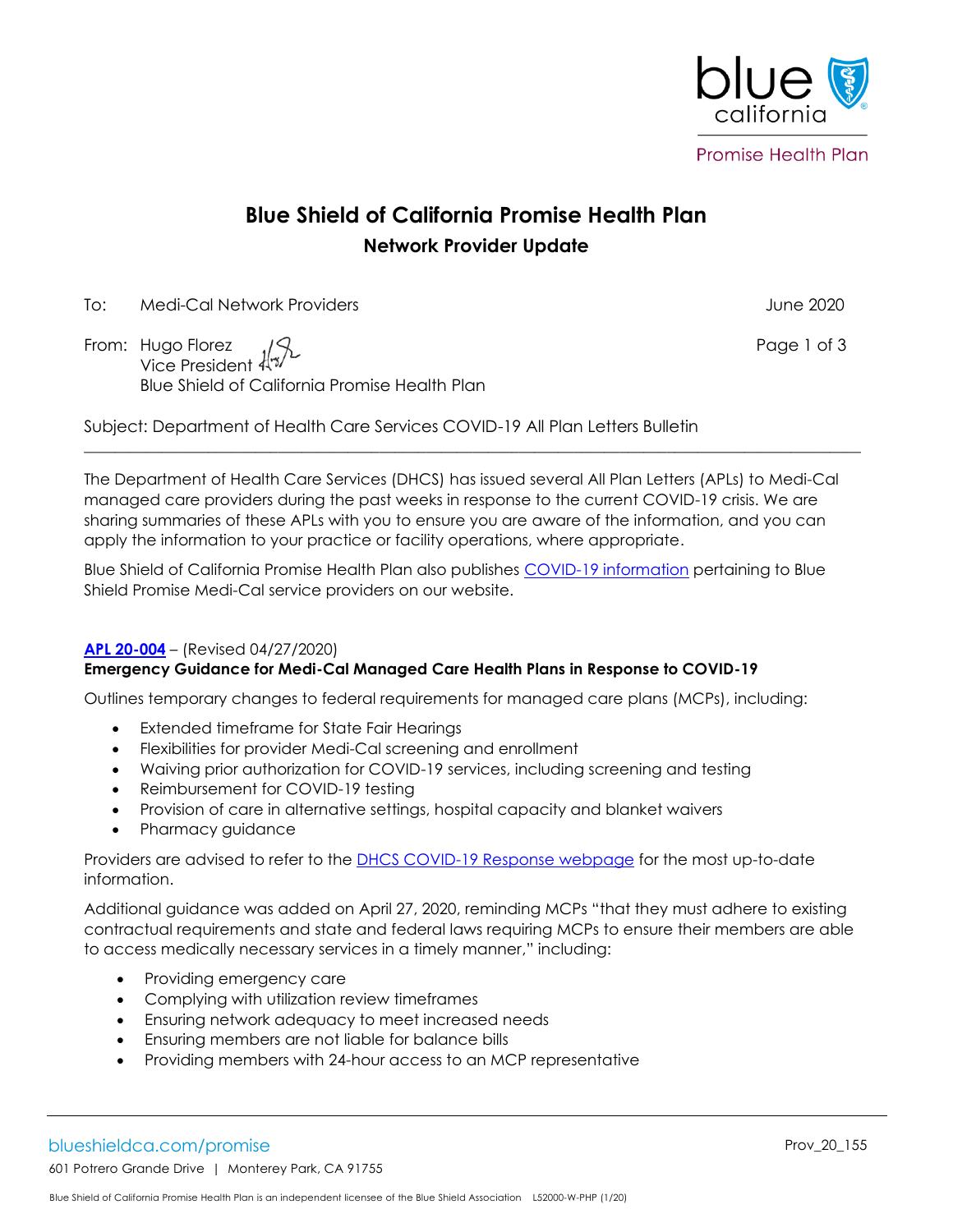Managed care providers are also responsible for ensuring members can access medically necessary screening and testing of COVID-19. This access includes provisions for telehealth (for non-hands-on screening, if/when appropriate), transportation, pharmacy services, and member eligibility.

Flexibility is being offered in the following areas:

- Encounter Data: MCPs must still submit complete and timely encounter data, but DHCS is temporarily pausing the state fiscal year 2019-2020 Encounter Data Validation study.
- Health Homes: Telephonic and video call assessments may substitute for face-to-face assessments.
- Initial Health Assessment: DHCS is temporarily suspending the requirement to complete an Initial Health Assessment until the COVID-19 public health emergency declaration is rescinded.
- Quality Monitoring, Programs & Initiatives:
	- o Quarterly Monitoring: MCPs will only be required to submit their responses for the grievances and state fair hearing report until the COVID-19 emergency declaration is rescinded.
	- o Timely Access Survey calls have been ceased.
	- o Managed Care Program Data Improvement Project deadline has been extended to July 1, 2021.

### **[APL 20-007](https://www.dhcs.ca.gov/formsandpubs/Documents/MMCDAPLsandPolicyLetters/APL2020/APL20-007.pdf)** – (Revised 04/13/2020)

## **Policy Guidance for Community-Based Adult Services in Response to COVID-19 Public Health Emergency**

Community-based adult services (CBAS) providers are advised of the following guidance:

- Congregate services inside centers are not allowed during the COVID-19 public health emergency.
- Essential services may be provided to individuals in the center or in the home, so long as they meet safety and infection control precautions.
- CBAS centers are granted flexibility to reduce day-center activities and to provide CBAS temporarily alternative services telephonically, via telehealth, live virtual video conferencing, or in the home.

The APL also lists specific requirements for services, staffing, authorization and reimbursement, and documentation and reporting.

A more in-depth communication about these requirements will be sent to our CBAS providers.

### **[APL 20-008](https://www.dhcs.ca.gov/formsandpubs/Documents/MMCDAPLsandPolicyLetters/APL2020/APL20-008.pdf)** – (04/07/2020)

### **Mitigating Health Impacts of Secondary Stress Due to the COVID-19 Emergency**

In consideration of the negative health outcomes the stress of the COVID-19 crisis could cause, this APL advises MCPs to do the following:

- Support continuity and integration of medical and behavioral health services via telehealth and other adaptations.
- Share information with providers about disaster-responsive, trauma-informed care.